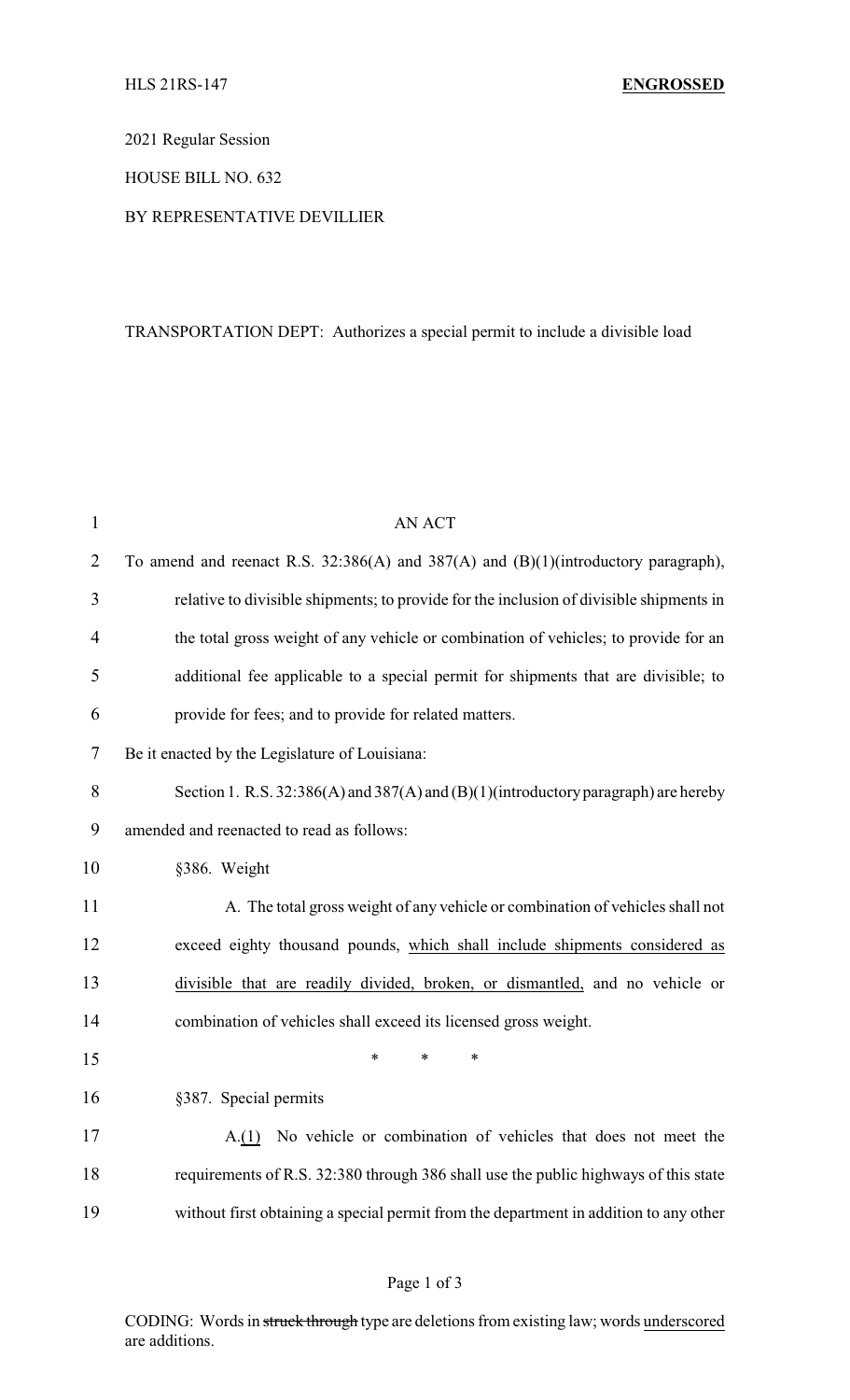| special permit which may be required from any other agency or department of the       |
|---------------------------------------------------------------------------------------|
| state or a political subdivision, and the special permit herein provided for shall be |
| issued at the discretion of the secretary.                                            |

 (2) If a permit issued pursuant to Subsection B of this Section authorizes a vehicle to operate on interstate highways, the secretary may allow the vehicle to operate on interstate highways at night if requested by the owner or operator.

 (3) If a permit issued pursuant to this Section for any vehicle or combination of vehicles includes shipments considered as divisible, that are readily divided, broken, or dismantled, an additional ten percent fee of the applicable permit fees 10 shall be assessed.

11 B.(1) The secretary may issue a special permit for the operation of vehicles or combination thereof having dimensions or weights in excess of the limits imposed 13 by R.S. 32:380 through 386 if the shipment is not, which shall include shipments considered as divisible that are readily divided, broken, or dismantled and that do not 15 exceed the weight limits in this Section, or and exclude the operation of such 16 vehicles is otherwise prohibited by law, however, if the parts which have been divided, broken or dismantled from the shipment weight in the aggregate of five hundred pounds, or less, then the shipment shall be considered as indivisible. Provided further, however, that the secretarymay issue special overwidth permits for vehicles transporting pipe. In the exercise of his discretion, the secretary shall consider the following factors, as well as any other circumstances existing in the particular case:

**\*** \* \* \*